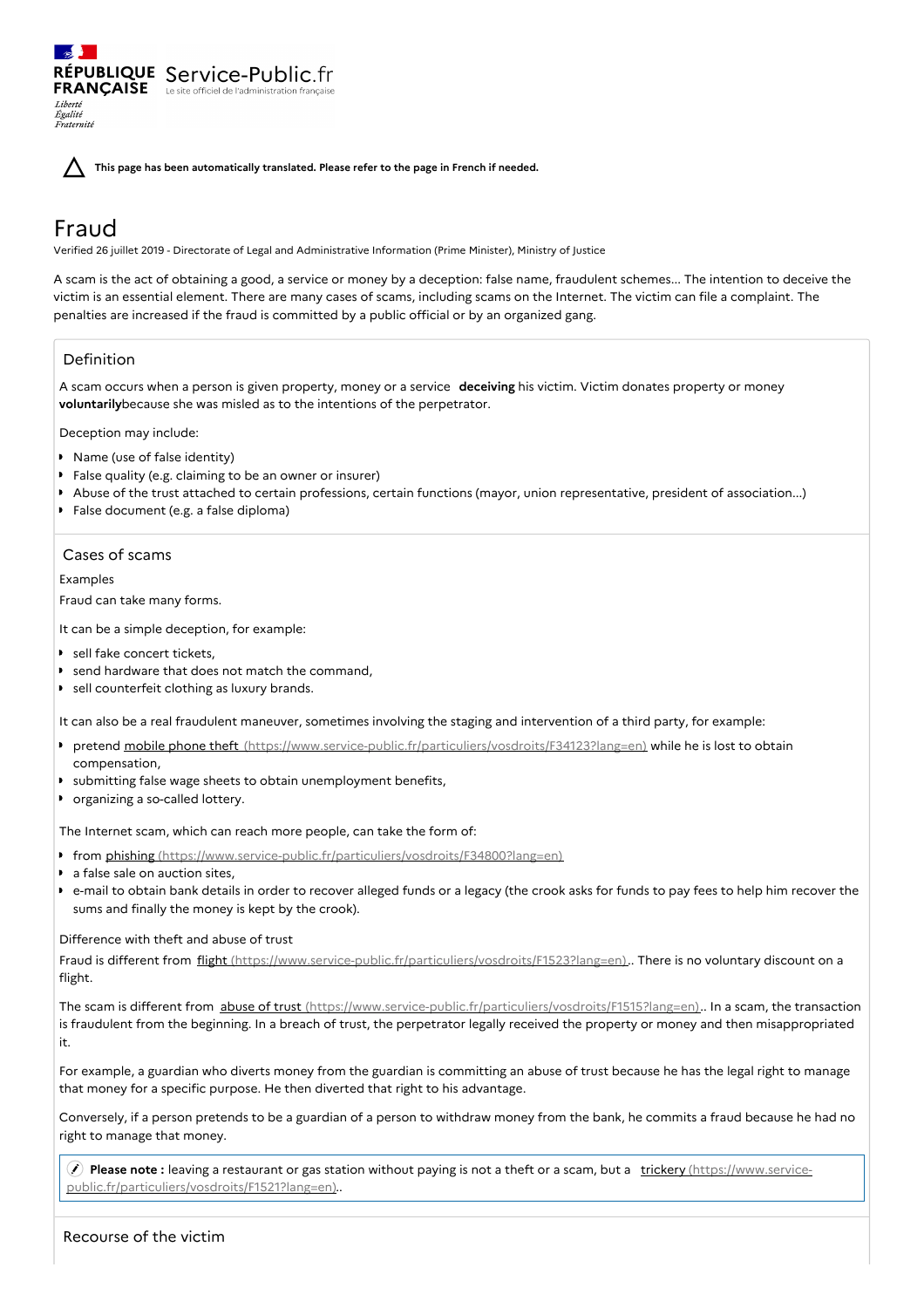#### Banking Opposition

As soon as you realize that you have been the victim of a scam (forged check, bank transfer, purchase by credit card ...) you must alert **immediately** your bank. µ

This allows you to have the transaction canceled (without guarantee of success) and to avoid a new fraud. You must also file an objection to your credit card if its data has been used by the scammer and in case of fraudulent use of a check, file an objection.

**Warning :** you must confirm in writing, and again without delay, your objection.

### Who shall I contact

Savings Bank Insurance Info Service [\(https://www.abe-infoservice.fr/vos-demarches/nous-contacter#1\)](https://www.abe-infoservice.fr/vos-demarches/nous-contacter#1)

## Filing of complaints

The victim may lodge a complaint against the perpetrator. If she does not know her identity, she can lodge a complaint against X. The lodging of a complaint can be done even if the perpetrator is abroad.

On site

You must go to a police station or the gendarmerie of your choice.

Who shall I contact

● Office or Force ¤ [\(http://www.interieur.gouv.fr/Contact/Contacter-une-brigade-de-gendarmerie-ou-un-commissariat-de-police\)](http://www.interieur.gouv.fr/Contact/Contacter-une-brigade-de-gendarmerie-ou-un-commissariat-de-police)

The police or gendarmerie are obliged to register the complaint.

The complaint is then transmitted to the public prosecutor to decide on the follow-up (investigation, classification without follow-up...).

If you do not know the author of the facts, you can fill out a pre-complaint online before moving.

You will then get an appointment and the police or gendarmes will already have the elements of your complaint when you arrive.

Online Pre-Complaint

Ministry of the Interior



# By mail

You can lodge a complaint directly with the public prosecutor. We need to send free paper letter (https://www.service[public.fr/particuliers/vosdroits/R11469?lang=en\)](https://www.service-public.fr/particuliers/vosdroits/R11469?lang=en) the court of the place of the offense or the place of residence of the offender.

The letter must include the following:

- Civil status and full contact information (address and telephone number) of the complainant
- Detailed account of the facts, date and place of the offense
- Assumed author's name if you know him (otherwise the complaint will be filed against X)
- Names and addresses of potential witnesses to the offense
- **Description and provisional or final injury estimate**
- Evidence: medical certificates, work stoppages, various invoices, findings .....
- Willingness to take part in civil proceedings

l≘i Make a complaint to the public prosecutor

Directorate of Legal and Administrative Information (Dila) - Prime Minister

Go to document template

[\(https://www.service-public.fr/simulateur/calcul/Porter\\_plainte\)](https://www.service-public.fr/simulateur/calcul/Porter_plainte)

Who shall Lcontact

Court of Justice or Proximity [\(https://www.justice.fr/recherche/annuaires\)](https://www.justice.fr/recherche/annuaires)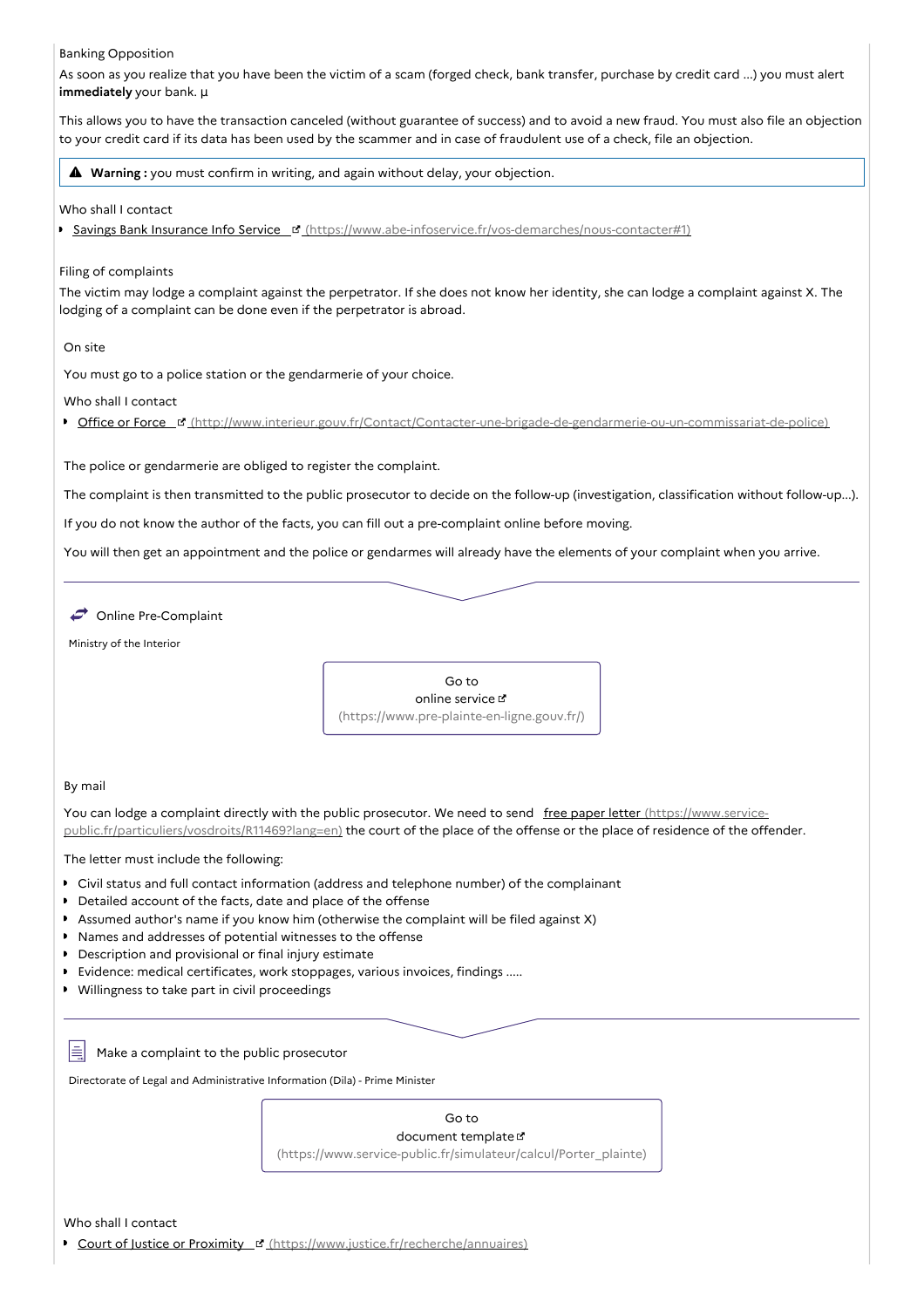You can send your complaint by registered letter with acknowledgement of receipt or by simple letter. You can also file your complaint directly at the court reception. In all cases, a receipt will be given to you as soon as the public prosecutor's office has registered your complaint.

The victim has 6 years to file a complaint.

This period begins on the day the property was given to the crook (or from the last payment, if there were several remittances).

The victim cannot file a complaint if the scammer is a member of his family ( ascending, descendant or unseparated spouse).

If the scam is committed through a website offering illegal content, the victim can make a report using the website-Reporting.

# Report illegal internet content (internet-flagging: Pharos

Ministry of the Interior

Go to online service

[\(https://www.internet-signalement.gouv.fr/PortailWeb/planets/SignalerEtapeInformer!load.action\)](https://www.internet-signalement.gouv.fr/PortailWeb/planets/SignalerEtapeInformer!load.action)

She can also contact Info Scams by phone for information on the procedures.

#### Who shall I contact

**Scam Info** 

# **By phone**

**0 805 805 817** Monday to Friday from 9am to 6.30pm. Green number (free call from the UK).

## Compensation

In addition to imprisonment, the perpetrator may be sentenced to pay damages (https://www.service[public.fr/particuliers/vosdroits/F1422?lang=en\)](https://www.service-public.fr/particuliers/vosdroits/F1422?lang=en) to civil party, in particular to repay the defrauded sums but also for moral damage.

# Penalties incurred

Fraud is punishable by:

- 5 years' imprisonment
- and €375,000 fine.

Maximum sentences are increased to 7 years in prison and €750,000 fine where:

- **I** impersonation of a public official,
- **•** organizing a false collection for a charity,
- **•** or abuse of weakness.

If the fraud was committed in an organized gang, the maximum penalties are 10 years in prison and €1 000 000 fine.

Attempts to defraud are punished with the same penalties (for example, if a person pretends to be an insurer but fails to get money from his victims).

#### Statute and miscellaneous references

- Penal Code: articles 313-1 to 313-3 L [\(https://www.legifrance.gouv.fr/codes/id/LEGISCTA000006165331/2020-11-25/\)](https://www.legifrance.gouv.fr/codes/id/LEGISCTA000006165331/2020-11-25/) Penalties for fraud
- Penal Code: Articles 311-12 and 311-13 **B** (http://www.legifrance.gouv.fr/affichCode.do? [idSectionTA=LEGISCTA000006165325&cidTexte=LEGITEXT000006070719\)](http://www.legifrance.gouv.fr/affichCode.do?idSectionTA=LEGISCTA000006165325&cidTexte=LEGITEXT000006070719) Family immunity applicable to fraud
- Code of Criminal Procedure: Article 15(3) <a>
Inttps://www.legifrance.gouv.fr/affichCodeArticle.do? [idArticle=LEGIARTI000038311441&cidTexte=LEGITEXT000006071154\)](https://www.legifrance.gouv.fr/affichCodeArticle.do?idArticle=LEGIARTI000038311441&cidTexte=LEGITEXT000006071154) Filing of complaints
- Code of Criminal Procedure: Article 8 [\(https://www.legifrance.gouv.fr/codes/article\\_lc/LEGIARTI000034099781\)](https://www.legifrance.gouv.fr/codes/article_lc/LEGIARTI000034099781) Limitation period
- Ministerial response of 10 December 2019 on Internet and telephone scams & [\(http://questions.assemblee-nationale.fr/q15/15-22556QE.htm\)](http://questions.assemblee-nationale.fr/q15/15-22556QE.htm)